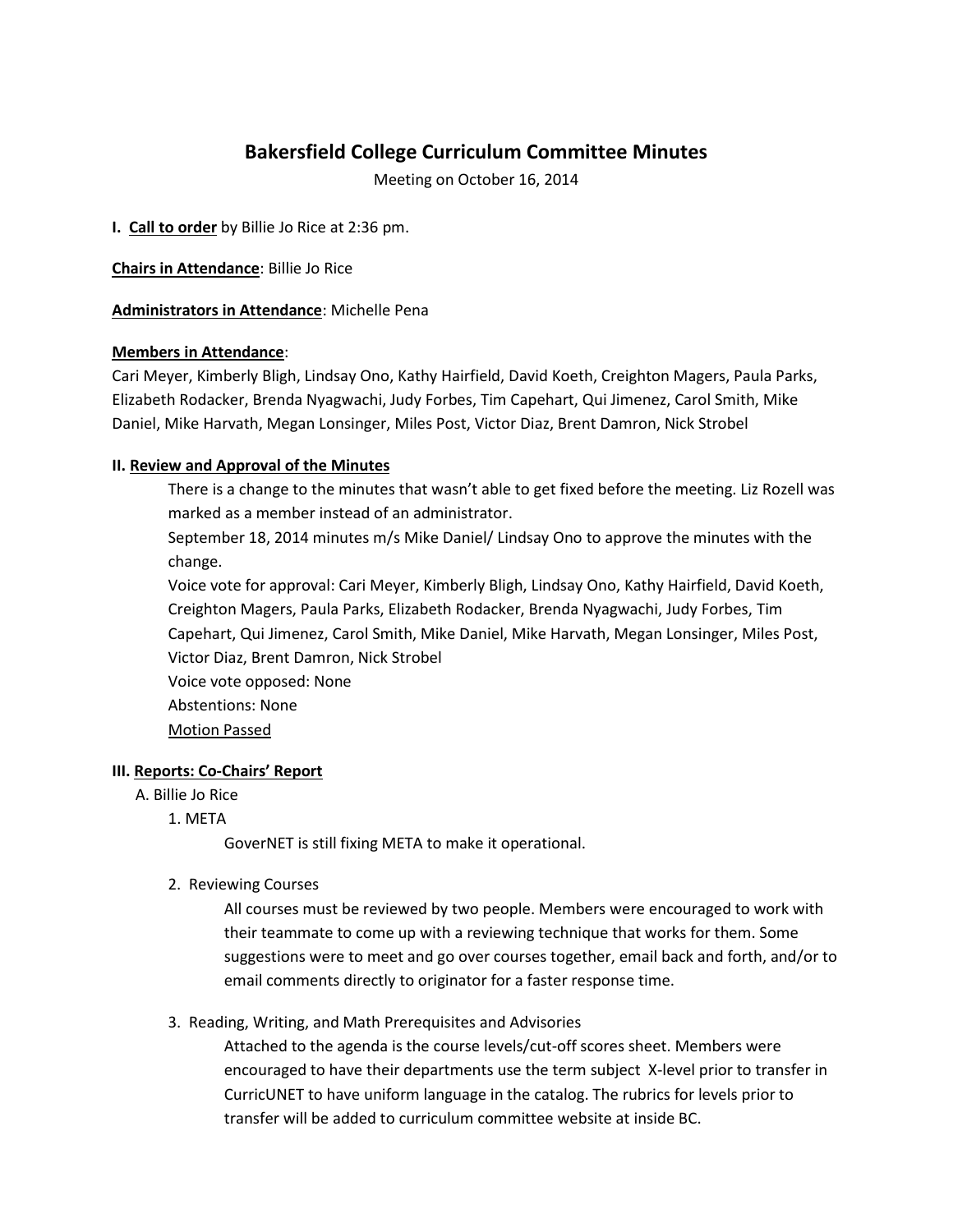#### 4. Content Review Forms

For Reading prerequisites and advisories, all faculty in the Academic Development can review courses. For Writing and Math, the departments will create a list of faculty trained in reviewing courses. The lists will be emailed out to curriculum committee members.

# 5. C-ID Newsletter

Attached to the agenda is the latest C-ID newsletter. The Agriculture ADT was recently approved. Colleges have 18 months to create the ADT or lose their local degree.

C-ID is in need of reviewers for certain disciplines. Please pass the information on to your departments.

DIGs (Discipline Input Group) are meeting to develop areas of emphasis in Global Studies/International Relations and Diversity Studies.

5 year descriptor review is underway for Communication Studies, Psychology and Sociology.

# 6. CurricUNET

The inclusion of both SLOs and Course Objectives will be implemented next semester.

Check under "My proposals" for the status of courses. When changes are requested, the courses move back to the originator and must go through the approval queue again. All courses must be approved by the Dean and Department Head before being placed on the agenda.

Some departments are having curriculum parties with goodies to facilitate their curriculum being completed. It is much easier to work in a group then to work on an individual basis.

CurricUNET/Assessment Clinic – There were 9 people last week at the clinic working on curriculum and assessment. The next clinic is Wednesday, October 22 from 10:00 -11:30 a.m. in LA 148.

## **IV. First Agenda**

Teams were re-configured as some members were not able to review courses.

## **V. Second Agenda**

A. New Courses - m/s Mike Daniel/ Creighton Magers to approve new courses. ENGL B33 Children's Literature Requesting: BC GE C.2, CSU GE C.2, UC transfer, IGETC 3B FIRE B50H Fire Management 2C – Personnel and Labor Relations Voice vote for approval: Cari Meyer, Kimberly Bligh, Lindsay Ono, Kathy Hairfield, David Koeth, Creighton Magers, Paula Parks, Elizabeth Rodacker, Brenda Nyagwachi, Judy Forbes, Tim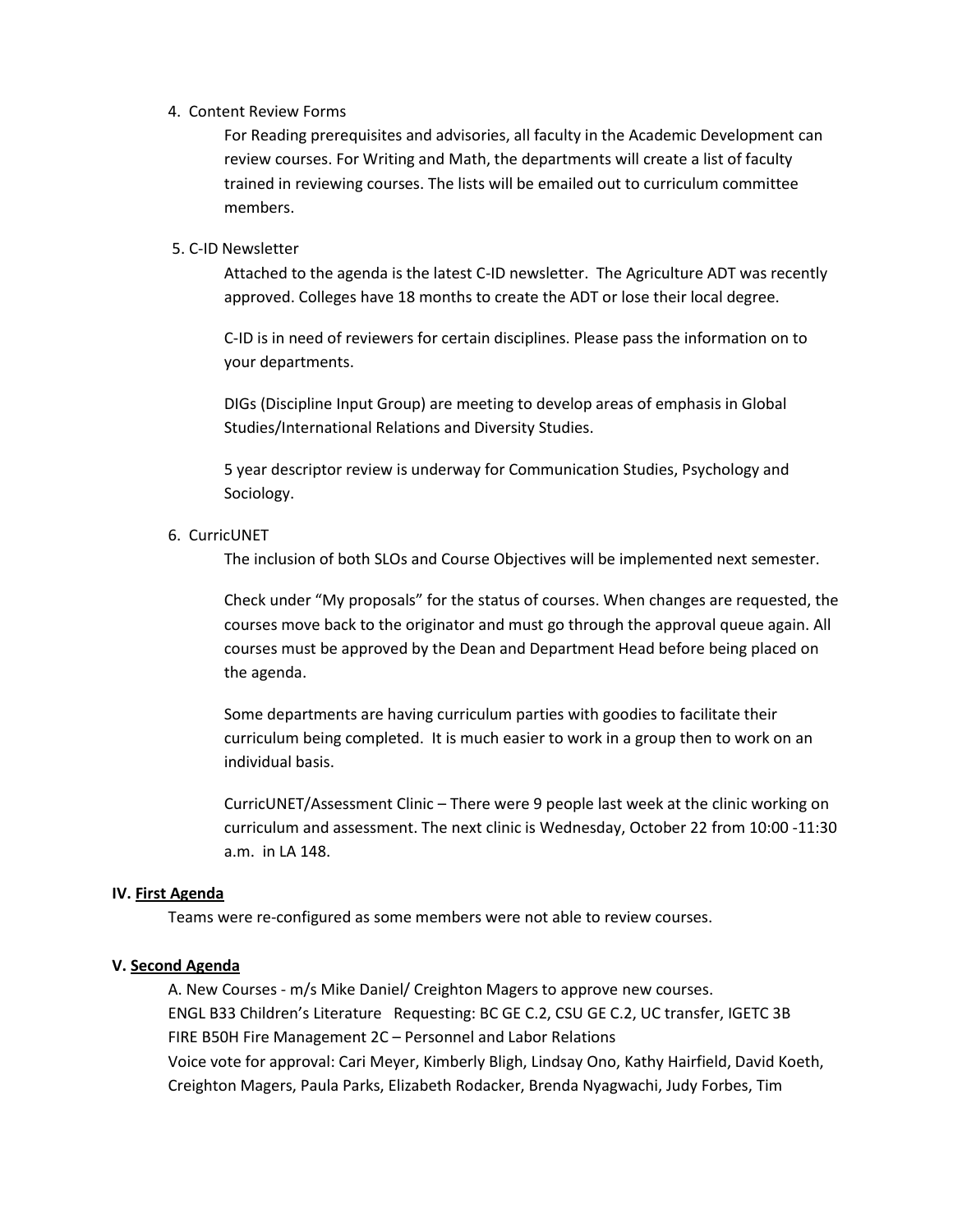Capehart, Qui Jimenez, Carol Smith, Mike Daniel, Mike Harvath, Megan Lonsinger, Miles Post, Victor Diaz, Brent Damron, Nick Strobel Voice vote opposed: None Abstentions: None Motion Passed

B. Course Revisions - m/s Lindsay Ono/ Tim Capehart to approve course revisions. ACDV B55 First Year Student Success ACDV B70A Time Management Strategies for Academic Success ACDV B70B Note Taking Strategies for Academic Success ACDV B70C Textbook Reading Strategies for Academic Success ACDV B70D Test Taking Strategies for Academic Success ACDV B70E Memory Strategies for Academic Success ACDV B70F Vocabulary Improvement Strategies for Academic Success ACDV B201A Reading for Academic Success ACDV B201B Writing for Academic Success ACDV B201C Basic Math Skills for Academic Success ACDV B280 Supervised Tutoring ACDV B281A Supervised Tutoring - Computer: Reading ACDV B281B Supervised Tutoring - Computer: Writing ACDV B281C Supervised Tutoring - Computer: Mathematics ADMJ B60 Arrest and Control Techniques P.C. 832 ADMJ B61 PC 832 Firearms Training ADMJ B63 Power to Arrest (Security Guard Course) ART B35 Survey of Western Art I Requesting: C-ID ARTH 110 ART B36 Survey of Western Art II Requesting: C-ID ARTH 120 AUTO B3 Fundamentals of Automotive Management and Services ENGL B30B Survey of American Literature Requesting: C-ID ENGL 135 ENGR B37 Engineering Mechanics – Dynamics Requesting: C-ID ENGR 230 FIRE B26D Interagency Incident Business Management S-260 FIRE B50B Fire Command 2B-Scence Management at Major Incidents FIRE B50E Fire Command 2E-Wildland Tactics FIRE B50I Fire Management 2D - Strategic Planning FIRE B51J Fire Investigation 1B FIRE B70E Hazardous Materials Tech/SPEC 1B: Applied Chemistry FIRE B71B Seasonal Firefighter Basic Training 2 FIRE B72F Auto Extrication MATH B6B Analytic Geometry and Calculus II Requesting: C-ID MATH 221